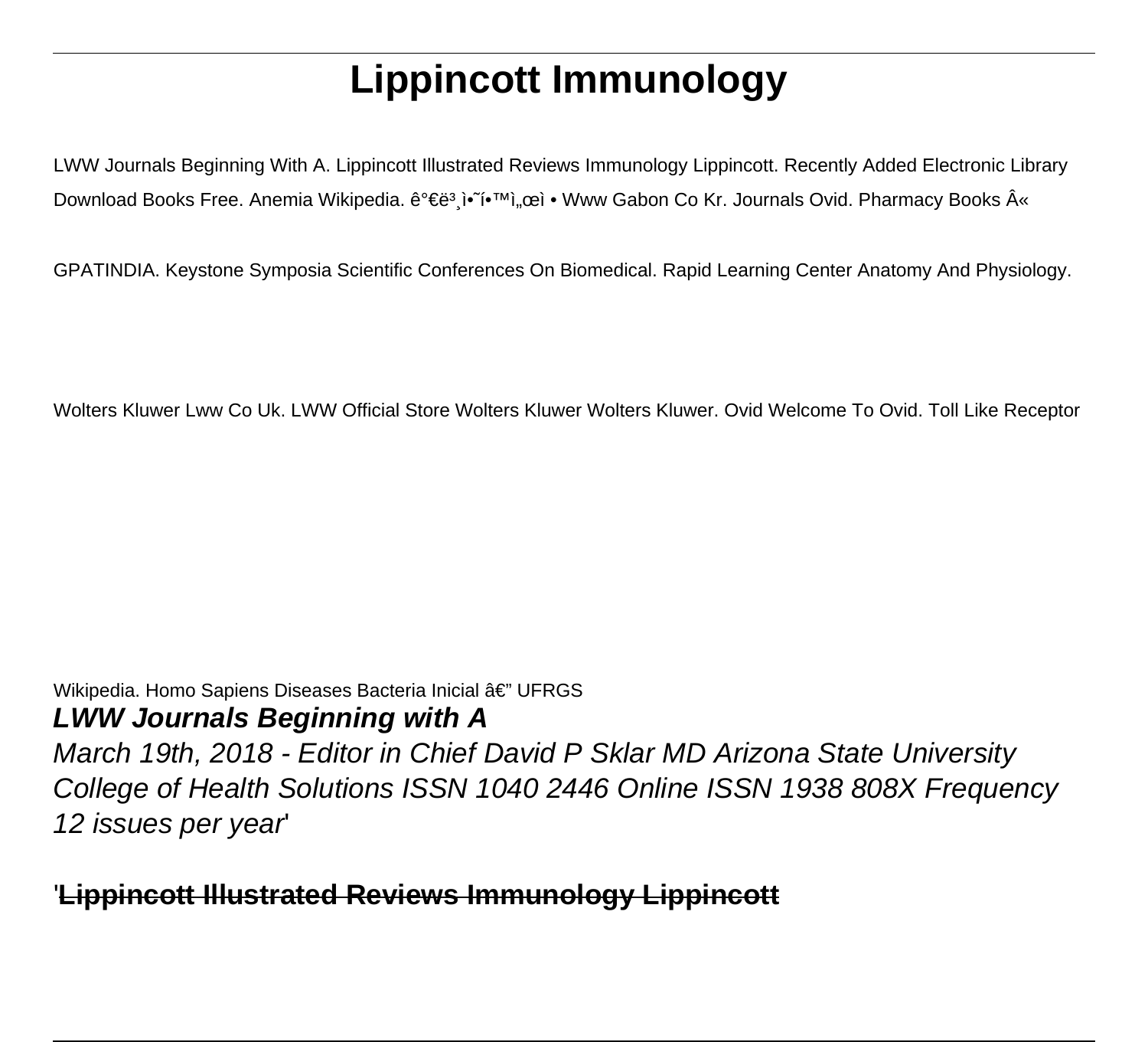August 8th, 2012 - Lippincott Illustrated Reviews Immunology Lippincott II Reviews Series 9781451109375 Medicine amp Health Science Books com'

# '**RECENTLY ADDED ELECTRONIC LIBRARY DOWNLOAD BOOKS FREE** MAY 6TH, 2018 - RECENTLY ADDED B–OK DOWNLOAD BOOKS FOR FREE FIND BOOKS''**ANEMIA WIKIPEDIA**

MAY 6TH, 2018 - ANEMIA IS A DECREASE IN THE TOTAL AMOUNT OF RED BLOOD CELLS RBCS OR HEMOGLOBIN

IN THE BLOOD OR A LOWERED ABILITY OF THE BLOOD TO CARRY OXYGEN WHEN ANEMIA COMES ON SLOWLY

THE SYMPTOMS ARE OFTEN VAGUE AND MAY INCLUDE FEELING TIRED WEAKNESS SHORTNESS OF BREATH

OR A POOR ABILITY TO EXERCISE.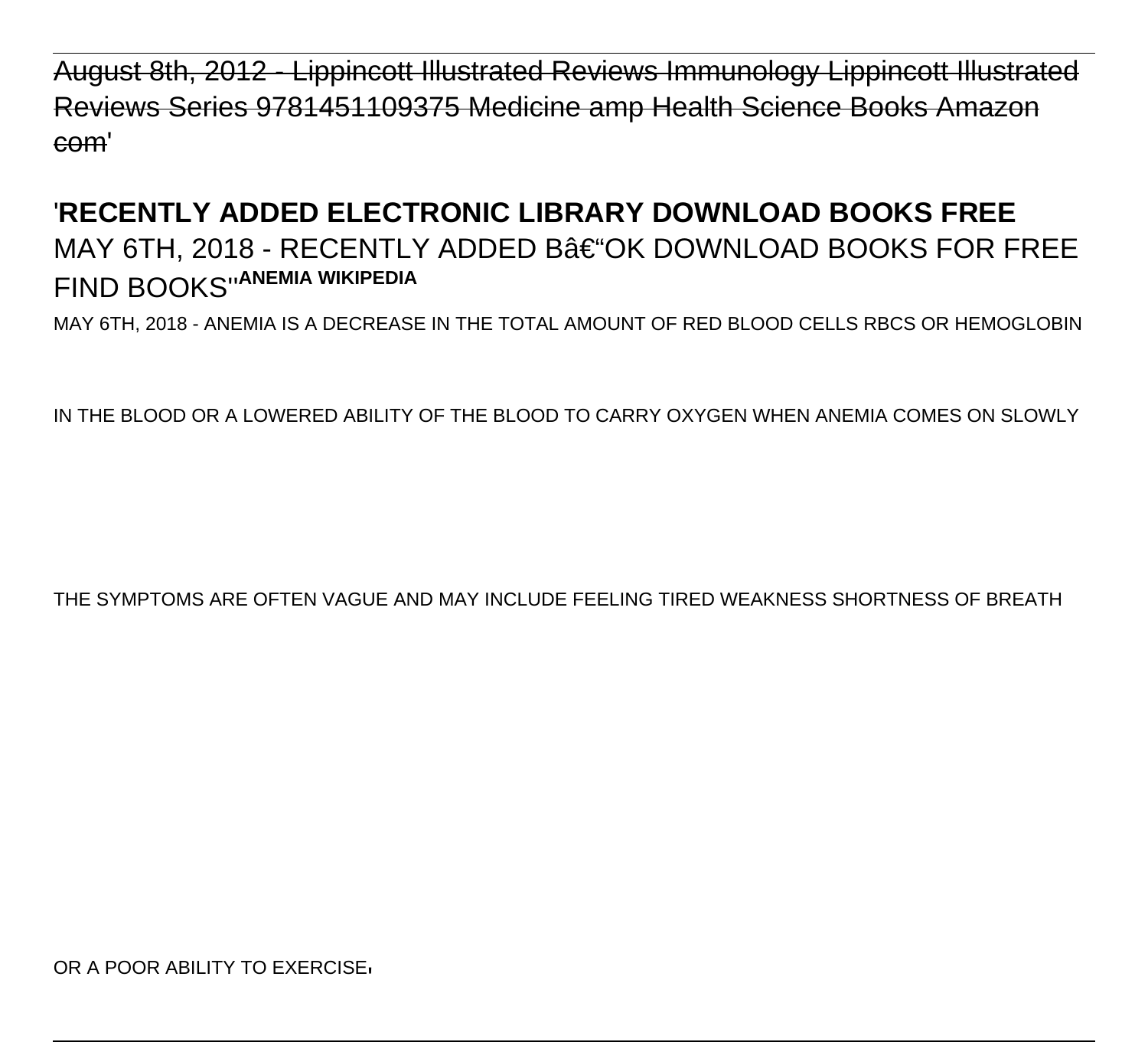#### e°€ë3 j• (1•™), ceì • Www Gabon Co Kr

May 2nd, 2018 - ì €ìž• ì"œìš 대학굕ì•~̃ê<sup>31</sup>⁄4대í•™ ë. ´ê<sup>31</sup>⁄4학굕 출팕 ê<sup>3</sup> ë ¤ì•~í•™ ì •ê°€ 40 000ì>• 팕ë\$¤ê°€ 38

### 000i<sup>,</sup> Journals Ovid

May 5th, 2018 - Over 1 300 premium peer A, A, reviewed journals plus dozens of journal collections including archive collections and packages based on publisher or subject content

#### Pharmacy Books « GPATINDIA

May 6th, 2018 - Opening For Drug Inspector at UPSC 2018 New Delhi Eligibility B Pharm Post 07 UR 5 SC 1 ST 1 Last Date

03 05 2018 Join Drug Inspector Test Series Click Here Here we provide latest information regarding DRUG INSPECTOR

#### **DRUG CONTROLLER**

#### keystone symposia scientific conferences on biomedical

may 5th, 2018 - keystone symposia a non profit organization dedicated to connecting the scientific community for the benefit

of the world community and accelerating life science discovery conducts scientific conferences on biomedical and life

science topics in relaxing environments that catalyze information exchange and networkingn rapid learning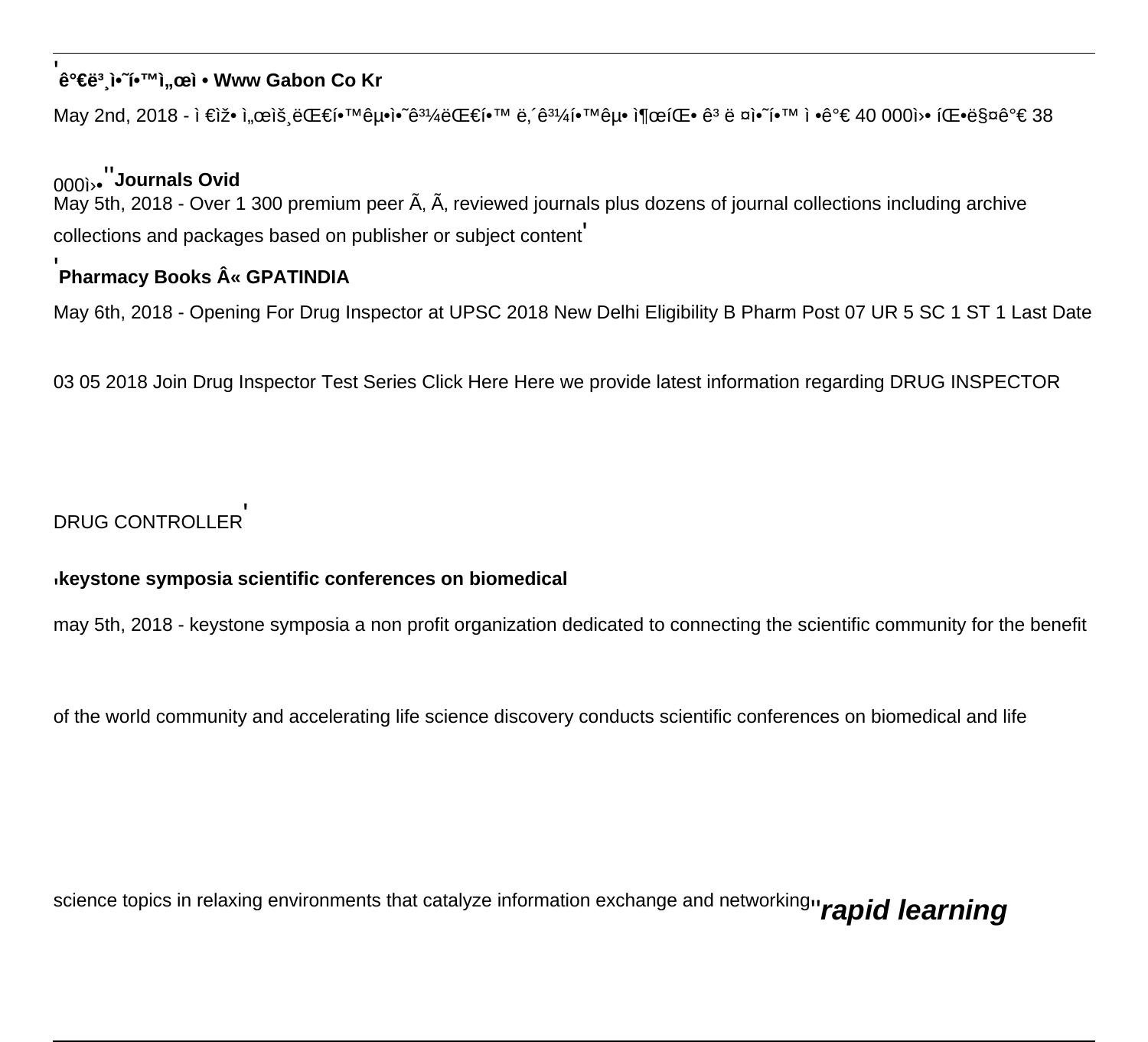# **center anatomy and physiology**

may 3rd, 2018 - have friends taking science and math courses too tell them about our rapid learning system'

### '**Wolters Kluwer Lww Co Uk**

May 4th, 2018 - Wolters Kluwer Cookie Policy You Ll See This Message Only Once Wolters Kluwer Uses Cookies On This Website They Are Stored Locally Your Computer Or Mobile Device'

# '**LWW Official Store Wolters Kluwer Wolters Kluwer**

May 4th, 2018 - Lippincott Williams amp Wilkins LWW an imprint of Wolters Kluwer publishes scientific technical and medical content such as textbooks reference works and over 275 scientific journals'

#### '**Ovid Welcome to Ovid**

May 5th, 2018 - The ID and or Password you entered was incorrect or You cannot access the Ovid system because your IP address 40 77 167 41 is not within the range of IP addresses provided by your site''**toll like receptor**

# **wikipedia**

may 2nd, 2018 - toll like receptors tlrs are a class of proteins that play a key role in the innate immune system they are single membrane spanning non catalytic receptors usually expressed on sentinel cells such as macrophages and dendritic cells that recognize structurally conserved molecules derived from microbes''**Homo sapiens diseases Bacteria Inicial â€" UFRGS** 

May 5th, 2018 - Epidemiology 1st described in 1946 as the pathogenic agent causing pharyngitis and cutaneous infections among US servicemen and